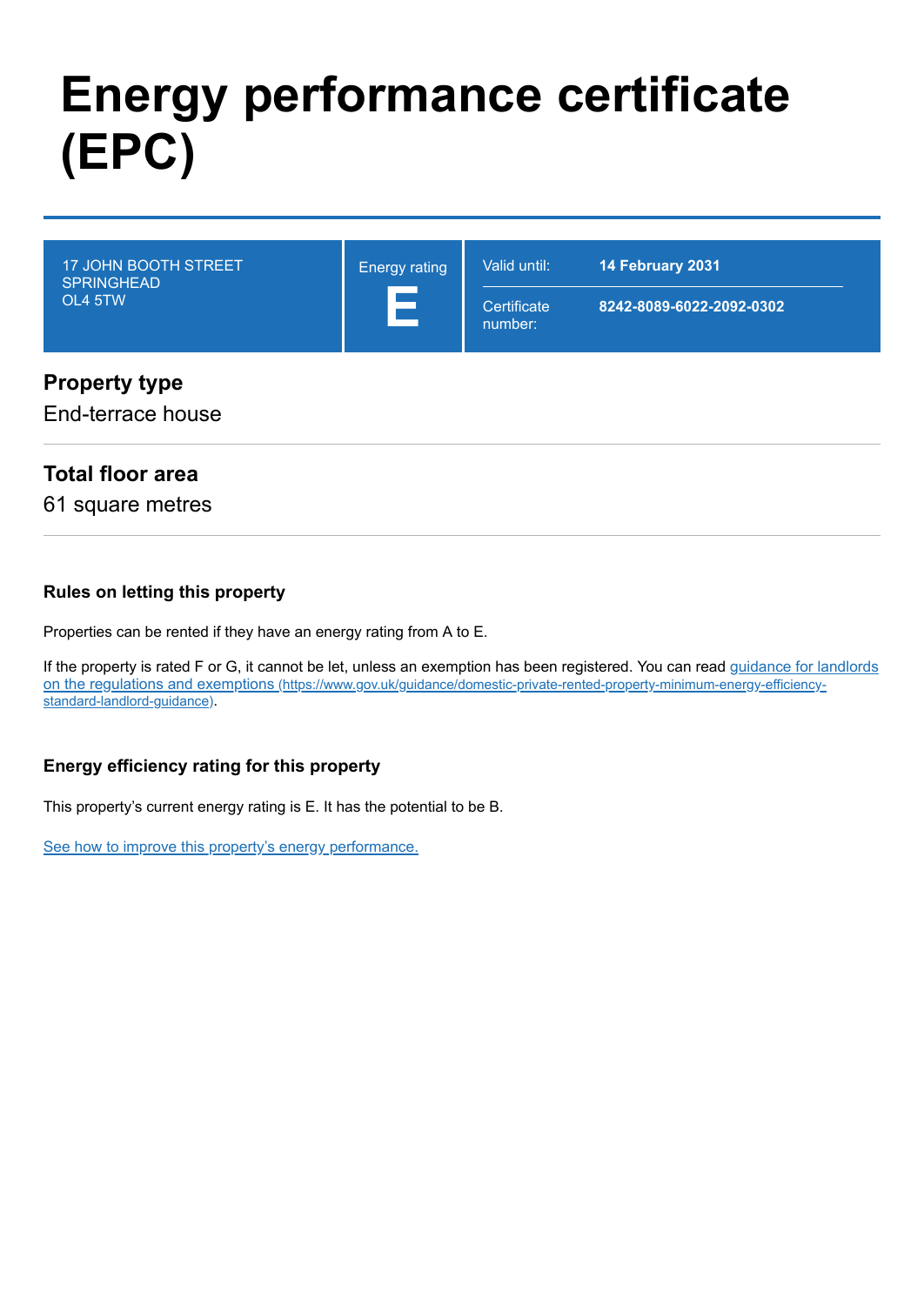| <b>Score</b> | <b>Energy rating</b> | <b>Current</b> | <b>Potential</b> |
|--------------|----------------------|----------------|------------------|
| $92 +$       | $\blacktriangle$     |                |                  |
| 81-91        | В                    |                | 85<br>B          |
| 69-80        | $\mathbf C$          |                |                  |
| 55-68        |                      |                |                  |
| 39-54        | Е                    | $53$   E       |                  |
| $21 - 38$    | F                    |                |                  |
| $1 - 20$     | Q                    |                |                  |

The graph shows this property's current and potential energy efficiency.

Properties are given a rating from A (most efficient) to G (least efficient).

Properties are also given a score. The higher the number the lower your fuel bills are likely to be.

For properties in England and Wales:

- the average energy rating is D
- the average energy score is 60

#### **Breakdown of property's energy performance**

This section shows the energy performance for features of this property. The assessment does not consider the condition of a feature and how well it is working.

Each feature is assessed as one of the following:

- very good (most efficient)
- good
- average
- poor
- very poor (least efficient)

When the description says "assumed", it means that the feature could not be inspected and an assumption has been made based on the property's age and type.

| <b>Feature</b> | <b>Description</b>                                        | Rating    |
|----------------|-----------------------------------------------------------|-----------|
| Wall           | Sandstone or limestone, as built, no insulation (assumed) | Very poor |
| Roof           | Pitched, 250 mm loft insulation                           | Good      |
| Window         | Fully double glazed                                       | Average   |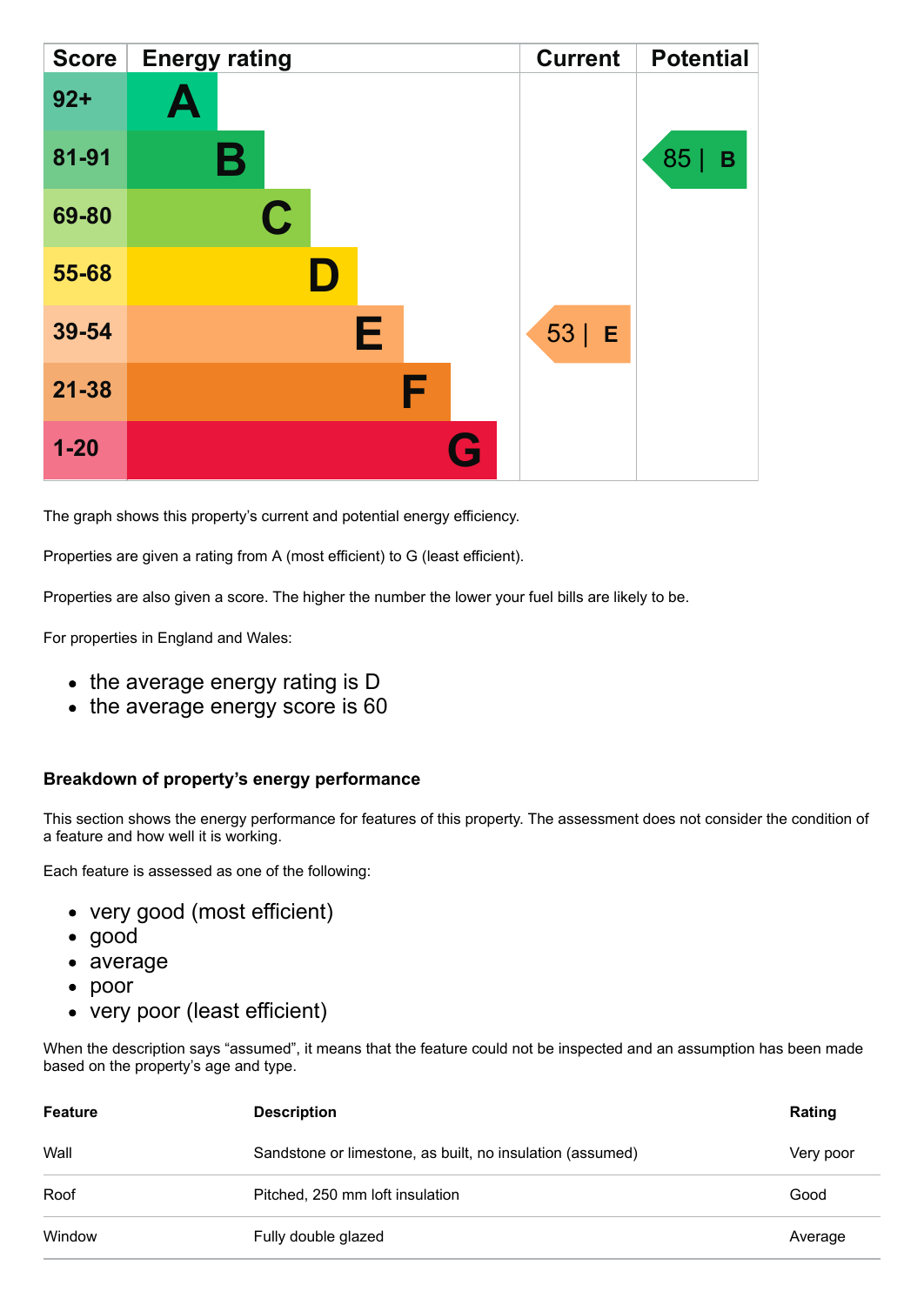| <b>Feature</b>       | <b>Description</b>                       | Rating    |
|----------------------|------------------------------------------|-----------|
| Main heating         | Boiler and radiators, mains gas          | Good      |
| Main heating control | Programmer, room thermostat and TRVs     | Good      |
| Hot water            | From main system                         | Good      |
| Lighting             | Low energy lighting in all fixed outlets | Very good |
| Floor                | Solid, no insulation (assumed)           | N/A       |
| Secondary heating    | Portable electric heaters (assumed)      | N/A       |

# **Primary energy use**

The primary energy use for this property per year is 396 kilowatt hours per square metre (kWh/m2).

What is primary energy use?

# **Additional information**

Additional information about this property:

• Stone walls present, not insulated

#### **Environmental impact of this property**

This property's current environmental impact rating is E. It has the potential to be B.

Properties are rated in a scale from A to G based on how much carbon dioxide (CO2) they produce.

Properties with an A rating produce less CO2 than G rated properties.

### **An average household produces**

6 tonnes of CO2

### **This property produces**

4.3 tonnes of CO2

### **This property's potential production**

1.4 tonnes of CO2

By making the [recommended changes,](#page-3-0) you could reduce this property's CO2 emissions by 2.9 tonnes per year. This will help to protect the environment.

Environmental impact ratings are based on assumptions about average occupancy and energy use. They may not reflect how energy is consumed by the people living at the property.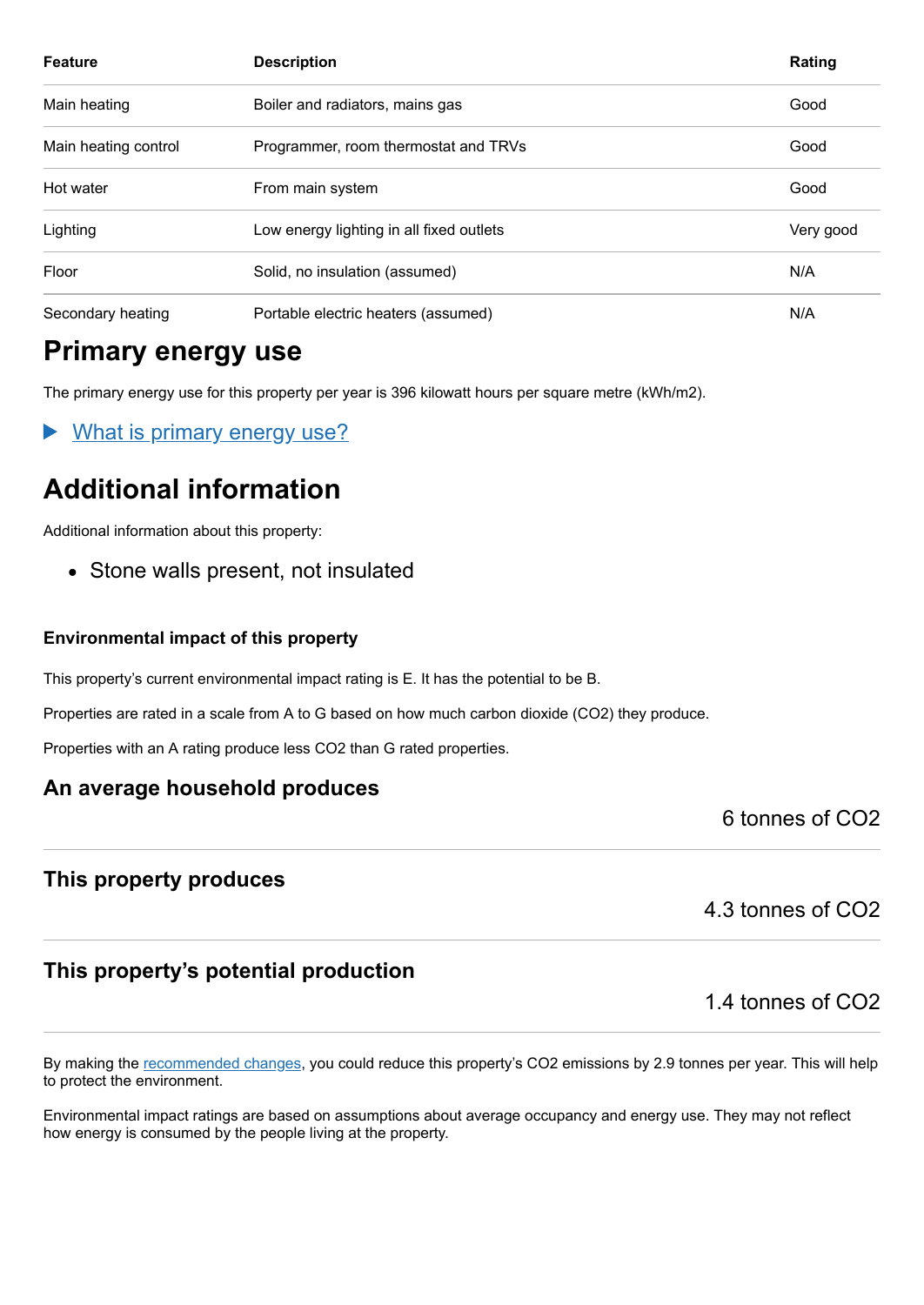#### <span id="page-3-0"></span>**How to improve this property's energy performance**

Making any of the recommended changes will improve this property's energy efficiency.

If you make all of the recommended changes, this will improve the property's energy rating and score from  $E(53)$  to B (85).

What is an energy rating?

# **Recommendation 1: Internal or external wall insulation**

Internal or external wall insulation

**Typical installation cost**

**Typical yearly saving**

**Potential rating after carrying out recommendation 1**

| <b>Recommendation 2: Floor insulation (solid floor)</b> |  |  |  |  |
|---------------------------------------------------------|--|--|--|--|
|---------------------------------------------------------|--|--|--|--|

Floor insulation (solid floor)

**Typical installation cost**

**Typical yearly saving**

**Potential rating after carrying out recommendations 1 and 2**

# **Recommendation 3: Solar water heating**

Solar water heating

**Typical installation cost**

£4,000 - £6,000

**B** £4,000 - £14,000 £374 69 | C

£4,000 - £6,000

£38





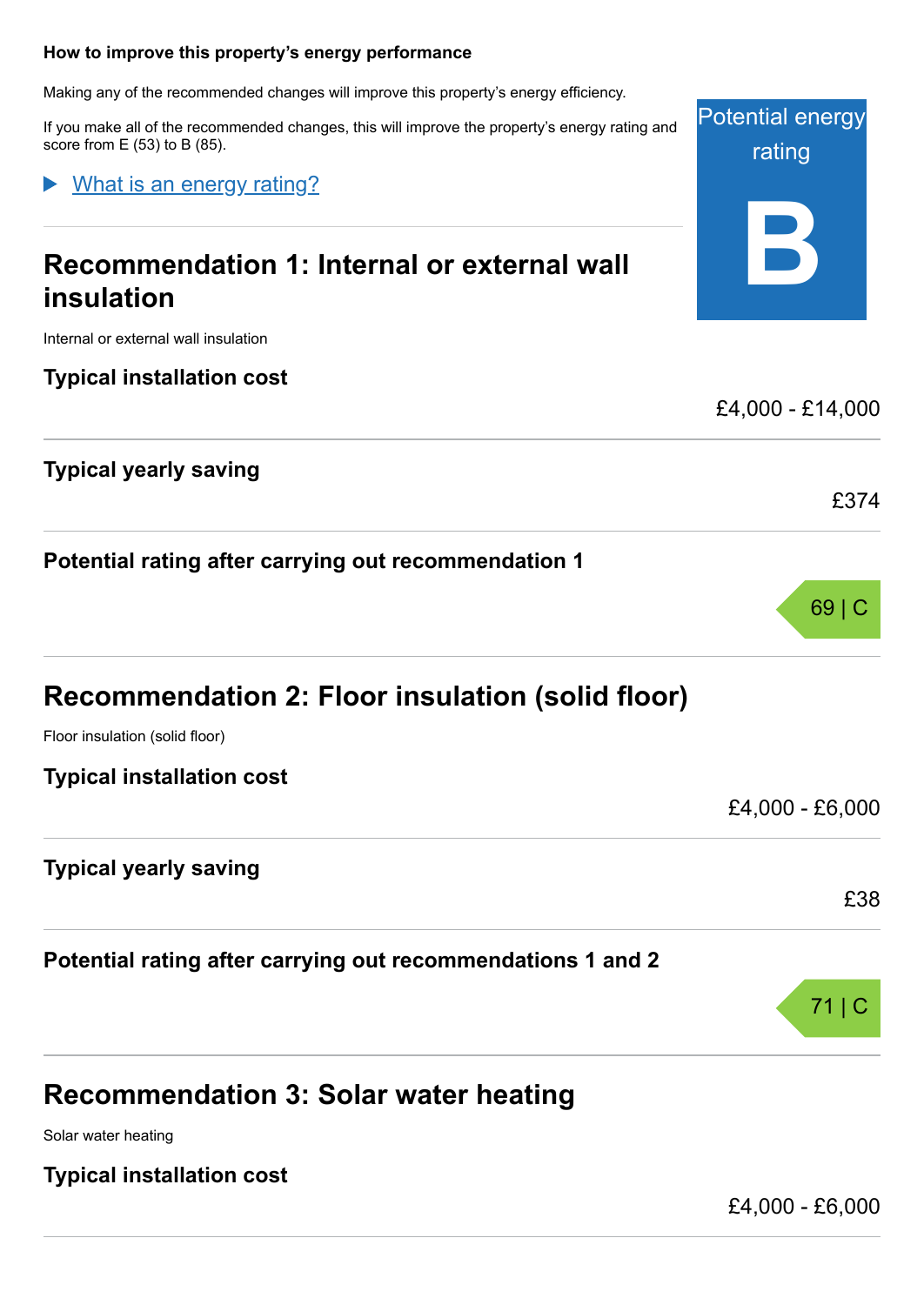| Recommendation 4: Solar photovoltaic panels, 2.5 kWp                                                    |                 |
|---------------------------------------------------------------------------------------------------------|-----------------|
| Solar photovoltaic panels                                                                               |                 |
| <b>Typical installation cost</b>                                                                        |                 |
|                                                                                                         | £3,500 - £5,500 |
| <b>Typical yearly saving</b>                                                                            |                 |
|                                                                                                         | £298            |
| Potential rating after carrying out recommendations 1 to 4                                              |                 |
|                                                                                                         | 85 B            |
| <b>Paying for energy improvements</b>                                                                   |                 |
| Find energy grants and ways to save energy in your home. (https://www.gov.uk/improve-energy-efficiency) |                 |
| <b>Estimated energy use and potential savings</b>                                                       |                 |
| Estimated yearly energy cost for this property                                                          |                 |
|                                                                                                         | £1033           |
| <b>Potential saving</b>                                                                                 |                 |

**Potential rating after carrying out recommendations 1 to 3**

The estimated cost shows how much the average household would spend in this property for heating, lighting and hot water. It is not based on how energy is used by the people living at the property.

The estimated saving is based on making all of the recommendations in [how to improve this property's energy performance.](#page-3-0)

For advice on how to reduce your energy bills visit Simple Energy Advice [\(https://www.simpleenergyadvice.org.uk/\)](https://www.simpleenergyadvice.org.uk/).

# **Heating use in this property**

Heating a property usually makes up the majority of energy costs.

### **Estimated energy used to heat this property**

£24

72 | C

£438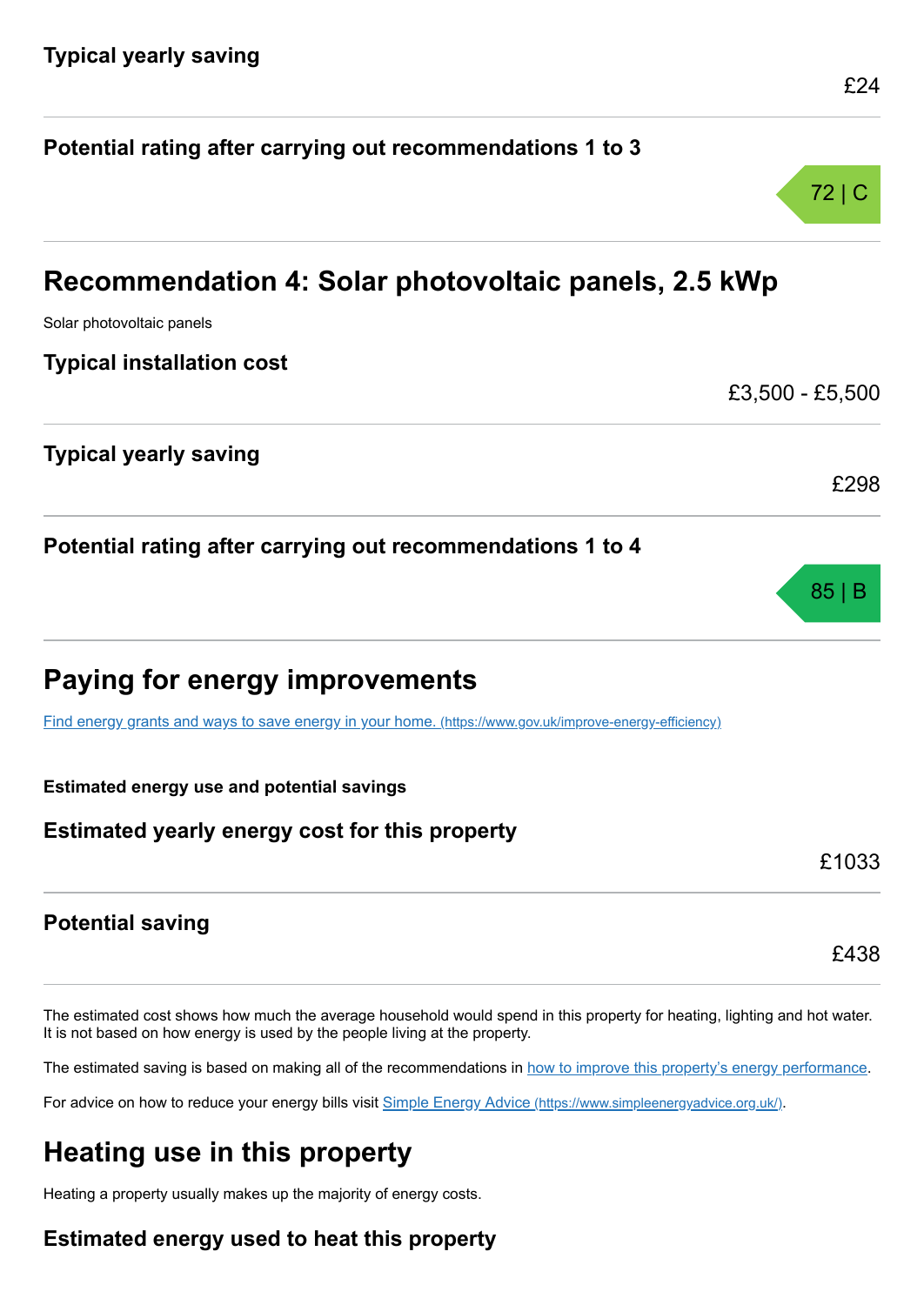### **Water heating**

1956 kWh per year

# **Potential energy savings by installing insulation Type of insulation Amount of energy saved Solid wall insulation** 6431 kWh per year

#### **Contacting the assessor and accreditation scheme**

This EPC was created by a qualified energy assessor.

If you are unhappy about your property's energy assessment or certificate, you can complain to the assessor directly.

If you are still unhappy after contacting the assessor, you should contact the assessor's accreditation scheme.

Accreditation schemes are appointed by the government to ensure that assessors are qualified to carry out EPC assessments.

# **Assessor contact details**

#### **Assessor's name**

Michael Akers

### **Telephone**

07884024731

#### **Email**

[info@hfll.co.uk](mailto:info@hfll.co.uk)

# **Accreditation scheme contact details**

**Accreditation scheme** Quidos Limited

# **Assessor ID**

QUID207956

### **Telephone**

01225 667 570